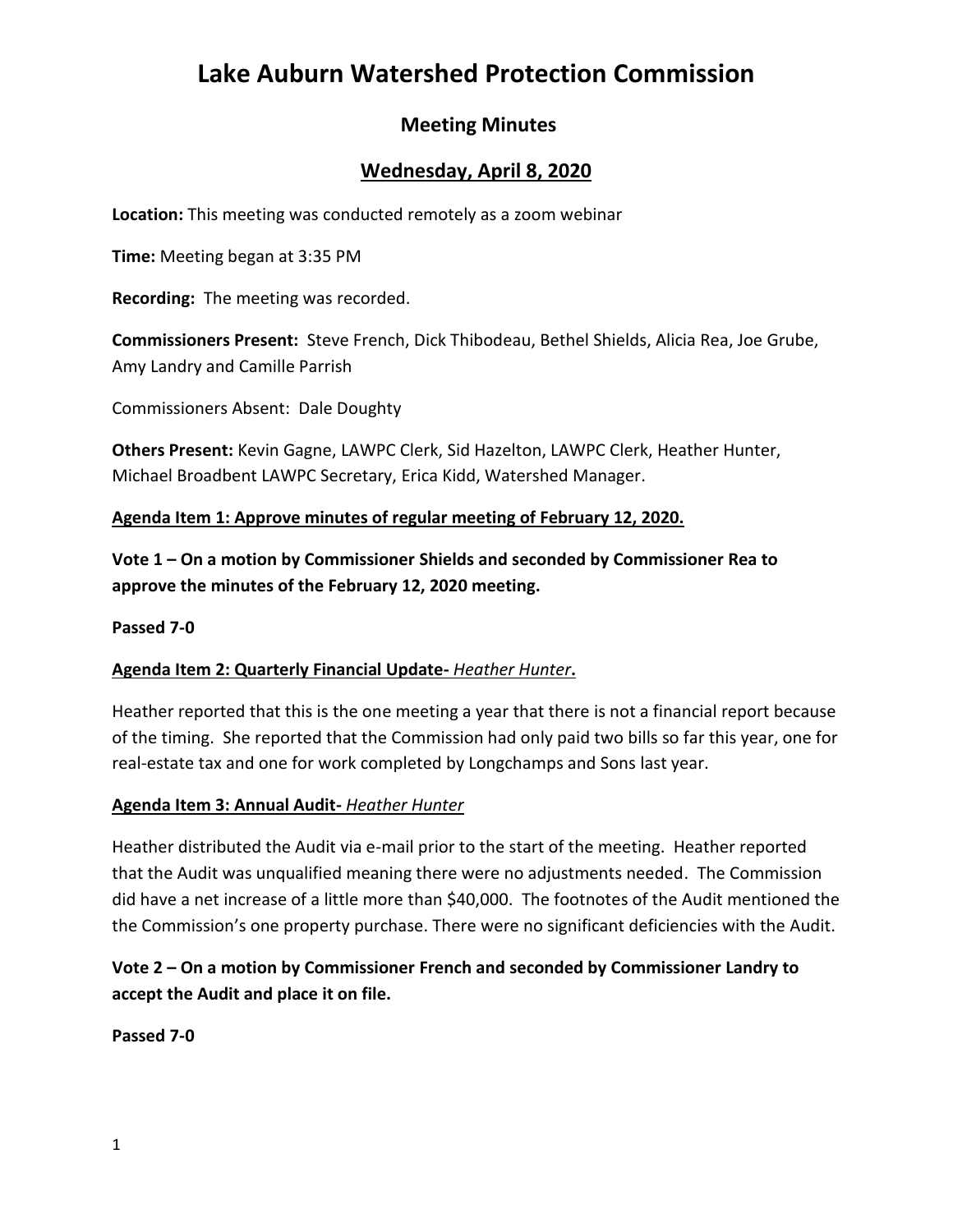### **Agenda Item 4: Water Quality Update & Activity Report-** *Erica Kidd*

Erica reported that she is still in the process of hiring an Education and Outreach Coordinator. This has been a difficult process given the current Covid-19 Pandemic.

The Blanchard Pond phosphorus study is underway with Thigh-Bond. They have already collected the first round of sampling and plan to come back soon for follow up sampling.

Erica is working on updating the Commission's Land-Use Plan. This plan outlines and defines things like, recreation, forestry and property purchases.

Erica is also working on a land acquisition policy as well that will help access the risks/needs for property purchases for the Commission.

Erica talked about a forestry information flyer that she and Lauren had worked on with the Commission's forester. It has information on Forestry Best Management Practices, State BMPs and what is done by the Commission above and beyond these BMPs. It also covers the forestry activities over the last year.

The last Item Erica covered was the Bulk Water Haulers Policy. She has revised the old policy. As a result of the changes the withdrawal fees will be raised for the first time in several years. Erica also added language to require annual inspection of trucks and the requirement for backflow preventors. Sid added that Route 4 is set to be re-constructed in 2021. This policy should stay in place until the Route 4 turn-out is closed. Sid has asked the Commissioners approve the revisions to the Water Hauler Policy so that the plan revisions will be in place for the 2020 season. Once the turn-out is closed the revenues collected from bulk water haulers over the last several years will be split between Lewiston and Auburn so that fill stations can be established in each city's distribution system.

## **Vote 3 – On a motion by Commissioner Shields and seconded by Commissioner Landry to accept the changes to the Water Hauler Policy.**

**Passed 7-0** 

### **Agenda Item 5: Open Session***-Public comments*

No comments from the public

### **Agenda Item 6: Open Session for Commissioners**

Bethel Shields asked if Erica was aware of a couple of grow operations that have plans to develop on Maple Hill Rd. Erica reported that she had reviewed a septic proposal but that proposal did not disclose the nature of the system. Bethel reported that some neighbors are concerned with the impact of a grow facility in this area. Erica plans to look into it.